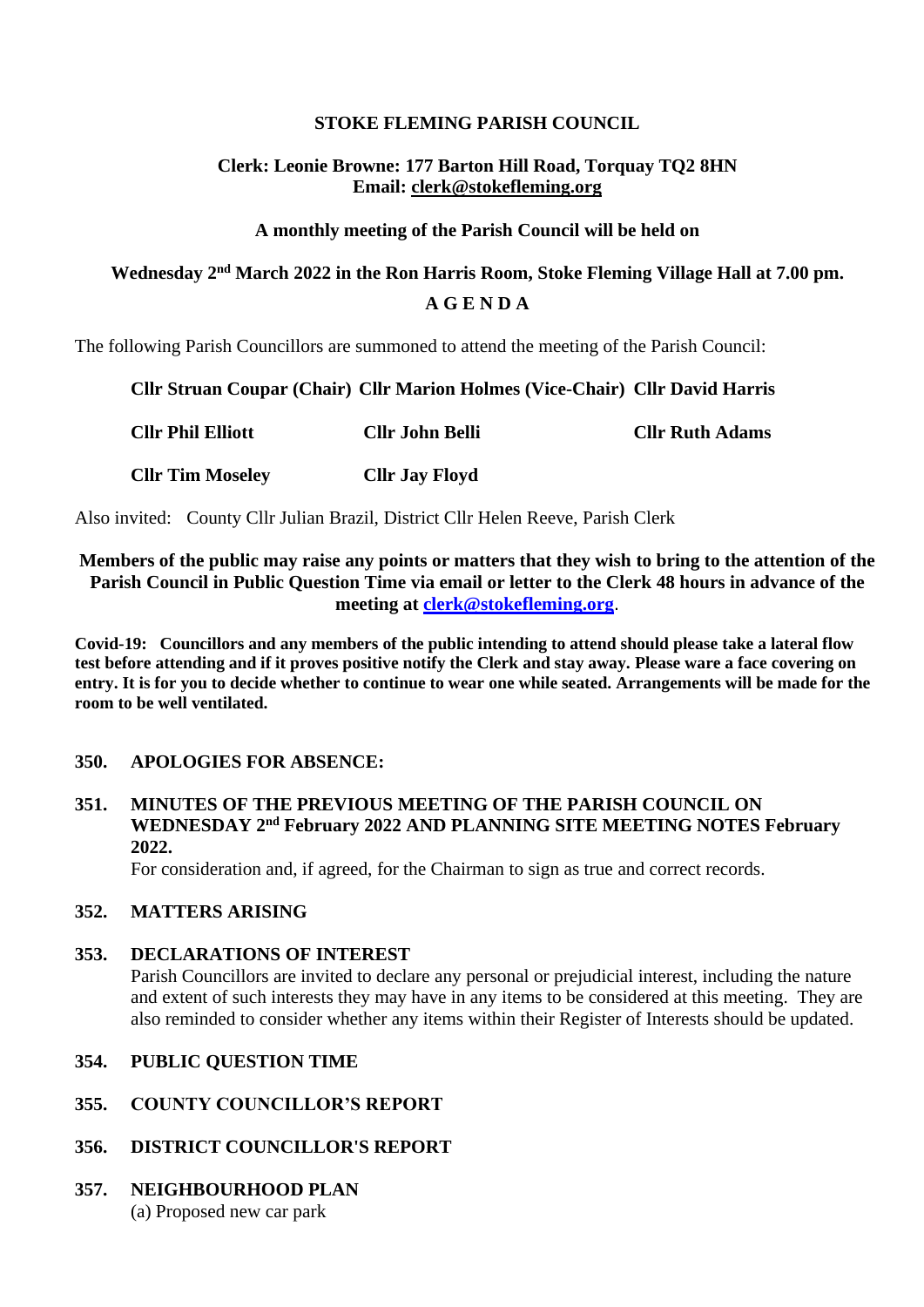#### **358. COMMUNITY**

- a) Little Cotton parish notice board
- b) Village stream
- c) Fibre broadband for rural areas
- d) Re-opening of pavilion toilets; future use of pavilion

#### **359. ROADS & TRANSPORT**

- a) Signage at A3022 junction with Venn Lane
- b) Hedgehog warning signs
- c) Wood's Way sign

#### **360. MAINTENANCE**

a) Play area repairs

# **361. CLIMATE CHANGE**

# **362. QUEEN'S PLATINUM JUBILEE CELEBRATIONS**

# **363. ACTIONS REGISTER**

a) Update

#### **364. PLANNING:**

a) APPLICATIONS

# **0631/22/TEX Hillfield Park, Bugford**

T1, T2: Ash;T3Sycamore; T4 Macrocarpa – fell/remove, damaged during Storm Eunice TPO 618 W1

# **0122/22/FUL Barn adjacent Woodbury Farm Dartmouth TQ6 0NF**

Demolition of existing agricultural shedand construction of new dwelling following Class Q approval ref: 2328/20/PDM (Resubmission of 2104/21/FUL)

b) DECISIONS - None

# **365. FINANCE**

a) BALANCES at 25<sup>th</sup> February 2022

| Treasurer's account | £19,617.19 |
|---------------------|------------|
| Savings account     | £12,377.22 |

#### b) RECEIPTS

#### c) PAYMENTS FOR APPROVAL

| L Ahearn                               | Bus shelter works January                   | £50.00  |
|----------------------------------------|---------------------------------------------|---------|
| LukeTom Ltd                            | Domain registration, annual website hosting | £339.69 |
| <b>Tomlinson Computer Monthly fees</b> |                                             | £10.00  |
| L Browne                               | Clerk's salary                              | thc.    |

d) Precept and budget

e) Parish Assets Register and Insurance